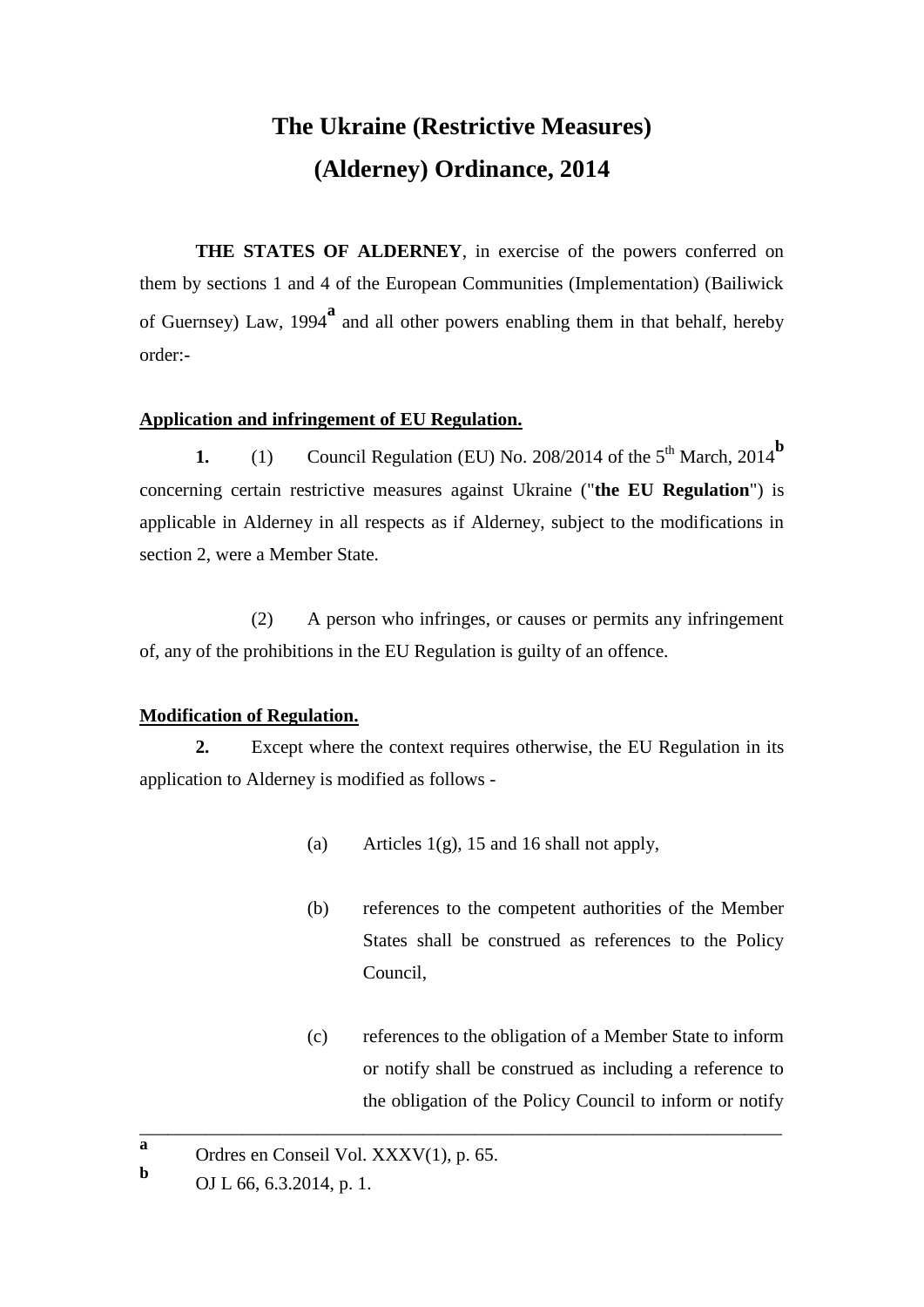one of Her Majesty's Principal Secretaries of State,

- (d) subject to paragraph (e), references to the Member State concerned shall be construed as references to the Policy Council,
- (e) references to the Member States concerned shall be construed as including a reference to Alderney where such references concern the enforcement of decisions or public policy,
- (f) references to the Union shall be construed as including Alderney,
- (g) references to the territory of the Union and its airspace shall be construed as including Alderney, its airspace and the territorial waters adjacent thereto, and
- (h) references to the law of a Member State shall be construed as including the law of Alderney, and
- (i) the inclusion of any natural or legal person, entity or body in the lists provided for by Article 2 of the EU Regulation shall be subject to any annulment of the EU Regulation in its application to that person, entity or body by the Court of Justice of the European Union and having effect in the European Union for the time being.

# **Appeals against decisions of Policy Council.**

**3.** (1) A person aggrieved by a decision of the Policy Council made under the EU Regulation in its application to Alderney, or by a decision of the Policy Council not to exercise any of its powers under the EU Regulation, may appeal to the Ordinary Court against that decision on the grounds that -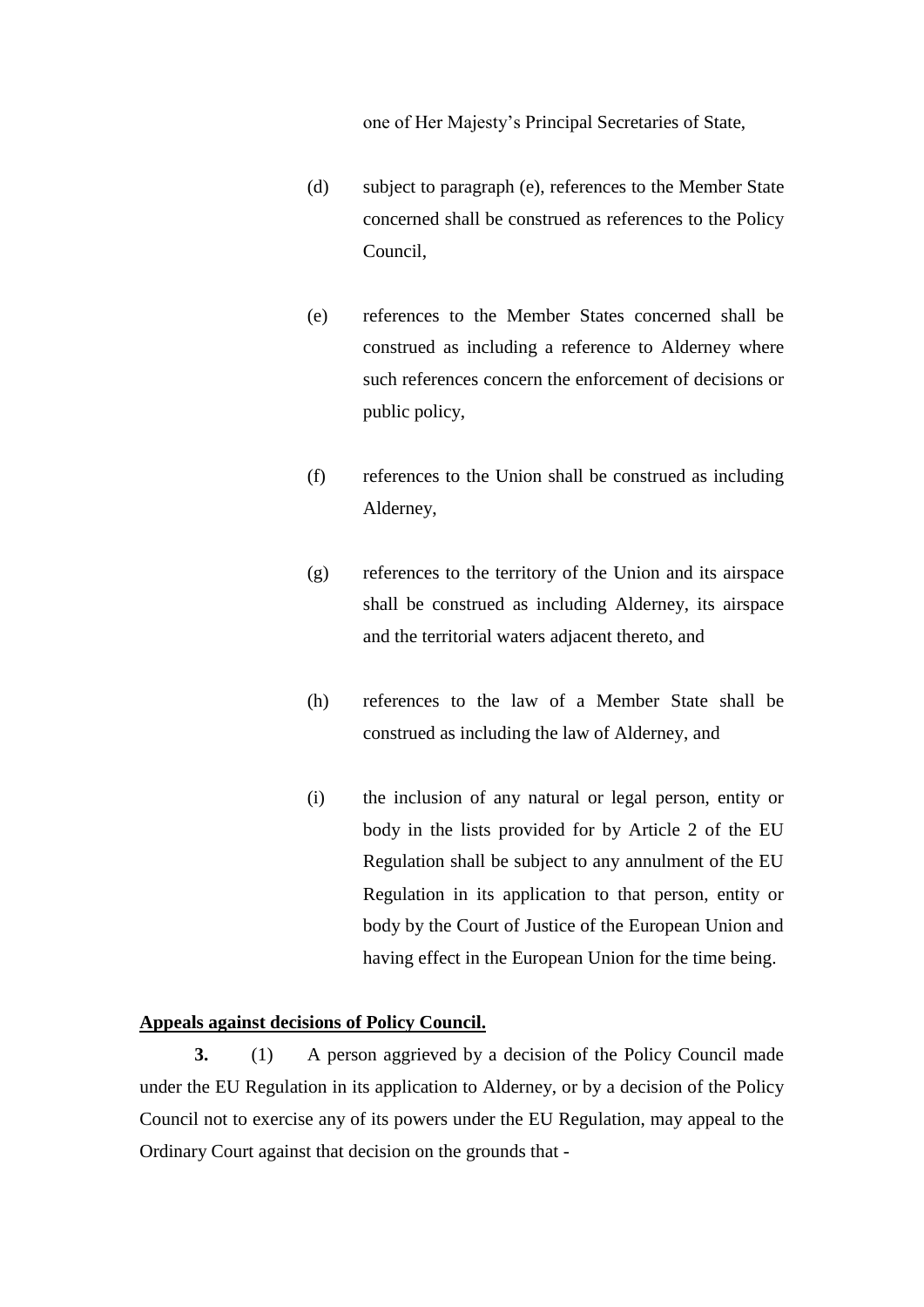- (a) the decision was ultra vires or there was some other error of law,
- (b) the decision was unreasonable,
- (c) the decision was made in bad faith,
- (d) there was a lack of proportionality, or
- (e) there was a material error as to the facts or as to the procedure.
- (2) On an appeal under this section the Ordinary Court may
	- (a) set the decision of the Policy Council aside and, if the Court considers it appropriate to do so, remit the matter to the Policy Council with such directions as the Court thinks fit, or
	- (b) confirm the decision, in whole or in part.

(3) On an appeal under this section the Ordinary Court may, upon the application of the appellant, and on such terms as the Court thinks just, suspend or modify the operation of the decision in question, pending the determination of the appeal.

# **Information.**

**4.** The Schedule has effect in order to facilitate the obtaining, by or on behalf of the Policy Council, of information for the purpose of ensuring compliance with the EU Regulation.

## **Failure to provide information or to co-operate.**

**5.** A person who, without reasonable excuse, fails to comply with any obligation to provide information to or co-operate with the Policy Council in the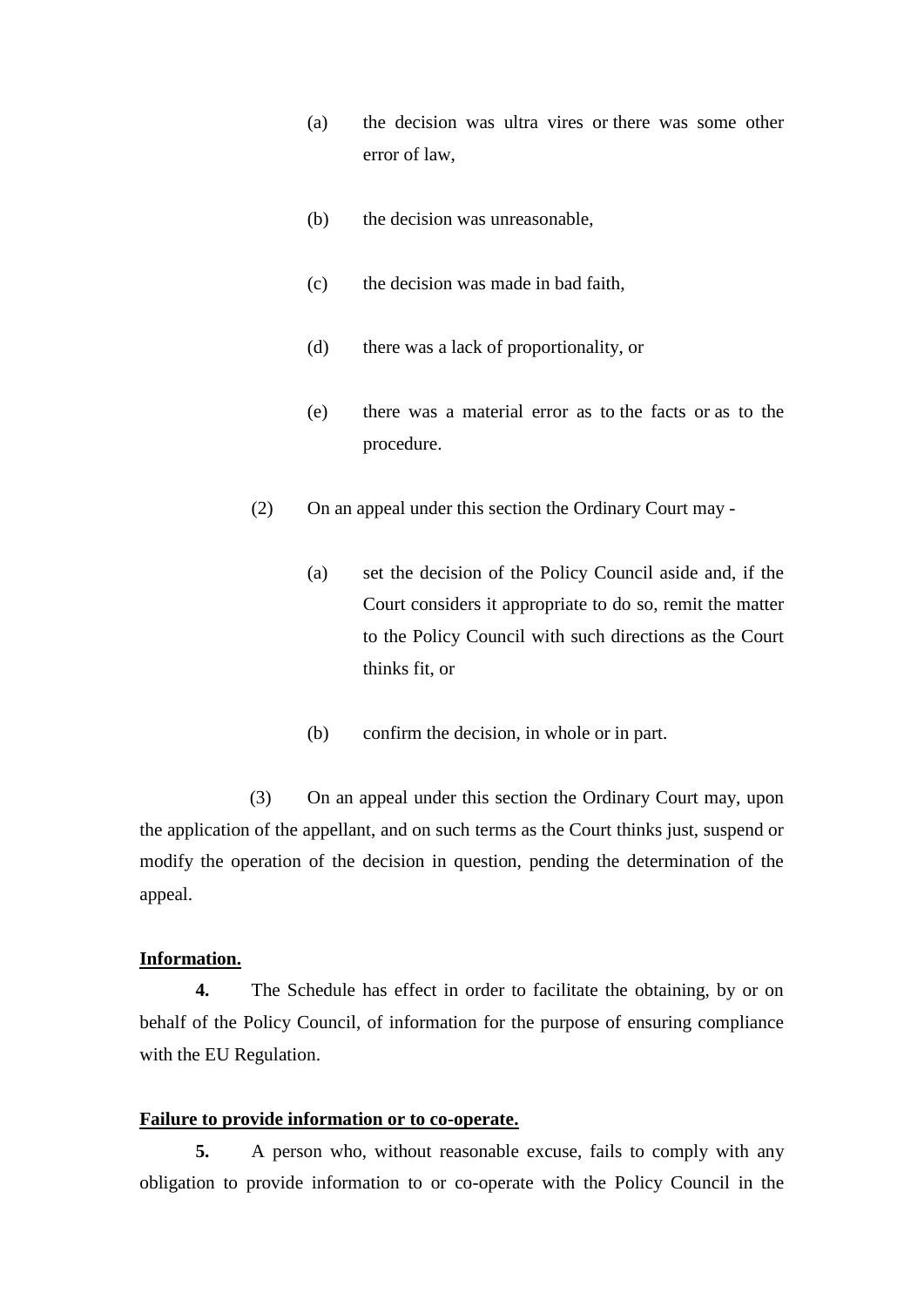exercise of any power to request or demand the provision of information, or the cooperation of any person, under any article of the EU Regulation is guilty of an offence.

## **Furnishing of false information etc.**

**6.** A person who in purported compliance with any article of the EU Regulation intentionally furnishes any false information, document or explanation, or recklessly furnishes any information, document or explanation which is false, is guilty of an offence.

#### **Penalties and proceedings.**

**7.** (1) A person guilty of an offence under -

- (a) section  $1(2)$ , 5 or 6, or
- (b) paragraph 2(b) or (c) of the Schedule,

is liable -

- (i) on conviction on indictment, to imprisonment for a term not exceeding two years, to a fine, or to both,
- (ii) on summary conviction, to imprisonment for a term not exceeding three months, to a fine not exceeding level 5 on the uniform scale, or to both.

(2) A person guilty of an offence under paragraph 2(a) or 3(2) of the Schedule is liable on summary conviction to imprisonment for a term not exceeding three months, to a fine not exceeding level 5 on the uniform scale, or to both.

(3) Where a body corporate is guilty of an offence under this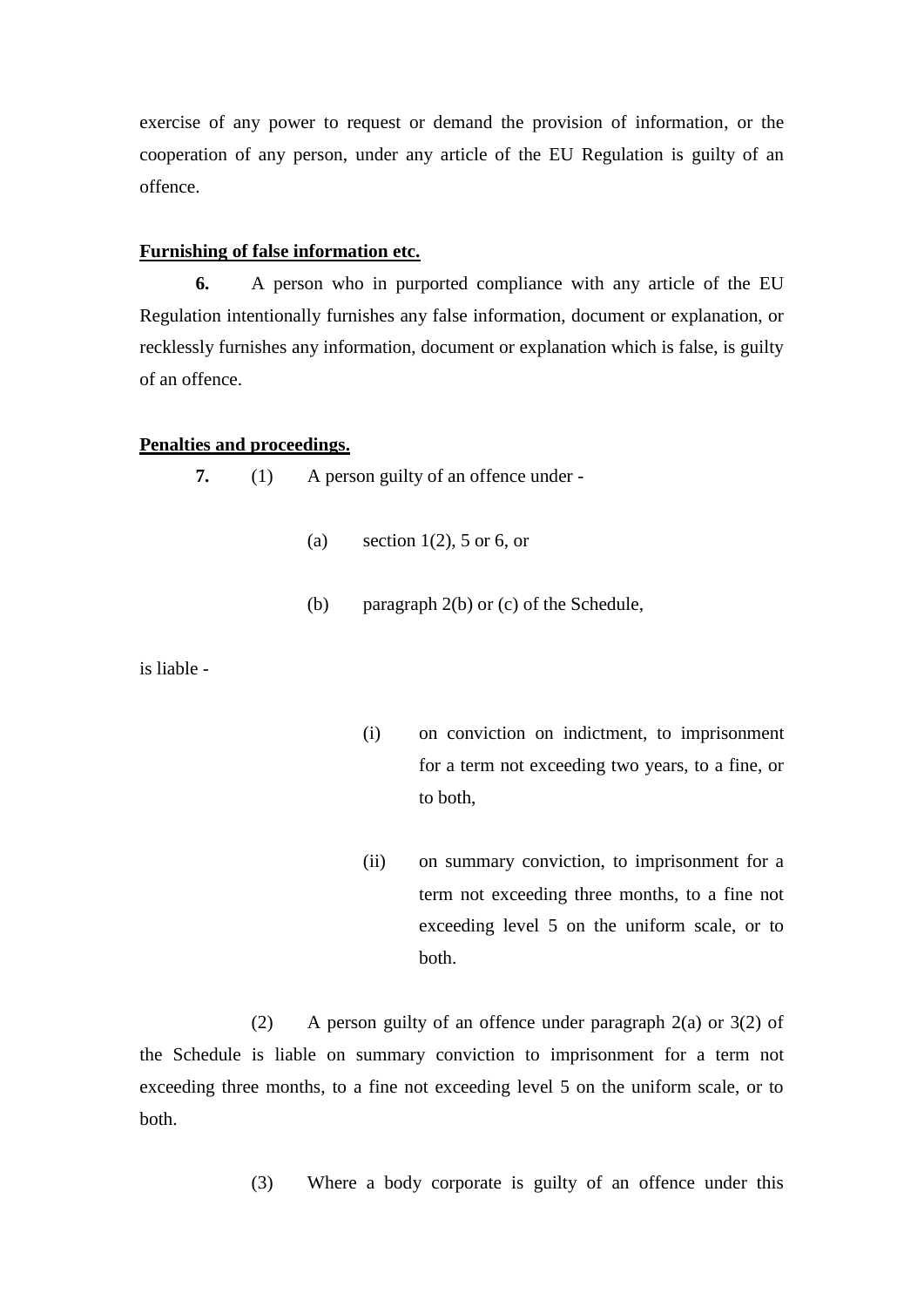Ordinance, and the offence is proved to have been committed with the consent or connivance of, or to be attributable to any neglect on the part of, any director, manager, secretary or other similar officer of the body corporate, or any person purporting to act in any such capacity, he as well as the body corporate is guilty of the offence and may be proceeded against and punished accordingly.

(4) Where the affairs of a body corporate are managed by its members, subsection (3) applies in relation to the acts and defaults of a member in connection with his functions of management as if he were a director of the body corporate.

## **Interpretation.**

**8.** (1) In this Ordinance, except where the context requires otherwise-

"**advocate**" means an advocate of the Royal Court of Guernsey,

"**Bailiff**" includes the Bailiff, the Deputy Bailiff, a Lieutenant Bailiff, a Juge-Délégué and a Judge of the Royal Court,

"**contravention**" includes failure to comply, and cognate expressions shall be construed accordingly,

"**enactment**" includes a Law, an Ordinance and any subordinate legislation,

"**EU Regulation**" has the meaning given by section 1,

"**Judge of the Royal Court**" means the office of that name established by section 1 of the Royal Court (Reform) (Guernsey) Law, 2008**<sup>c</sup>** ,

"**Ordinary Court**" means the Royal Court of Guernsey sitting as an Ordinary Court which, for the purposes of this Ordinance, may be validly

\_\_\_\_\_\_\_\_\_\_\_\_\_\_\_\_\_\_\_\_\_\_\_\_\_\_\_\_\_\_\_\_\_\_\_\_\_\_\_\_\_\_\_\_\_\_\_\_\_\_\_\_\_\_\_\_\_\_\_\_\_\_\_\_\_\_\_\_\_

**c**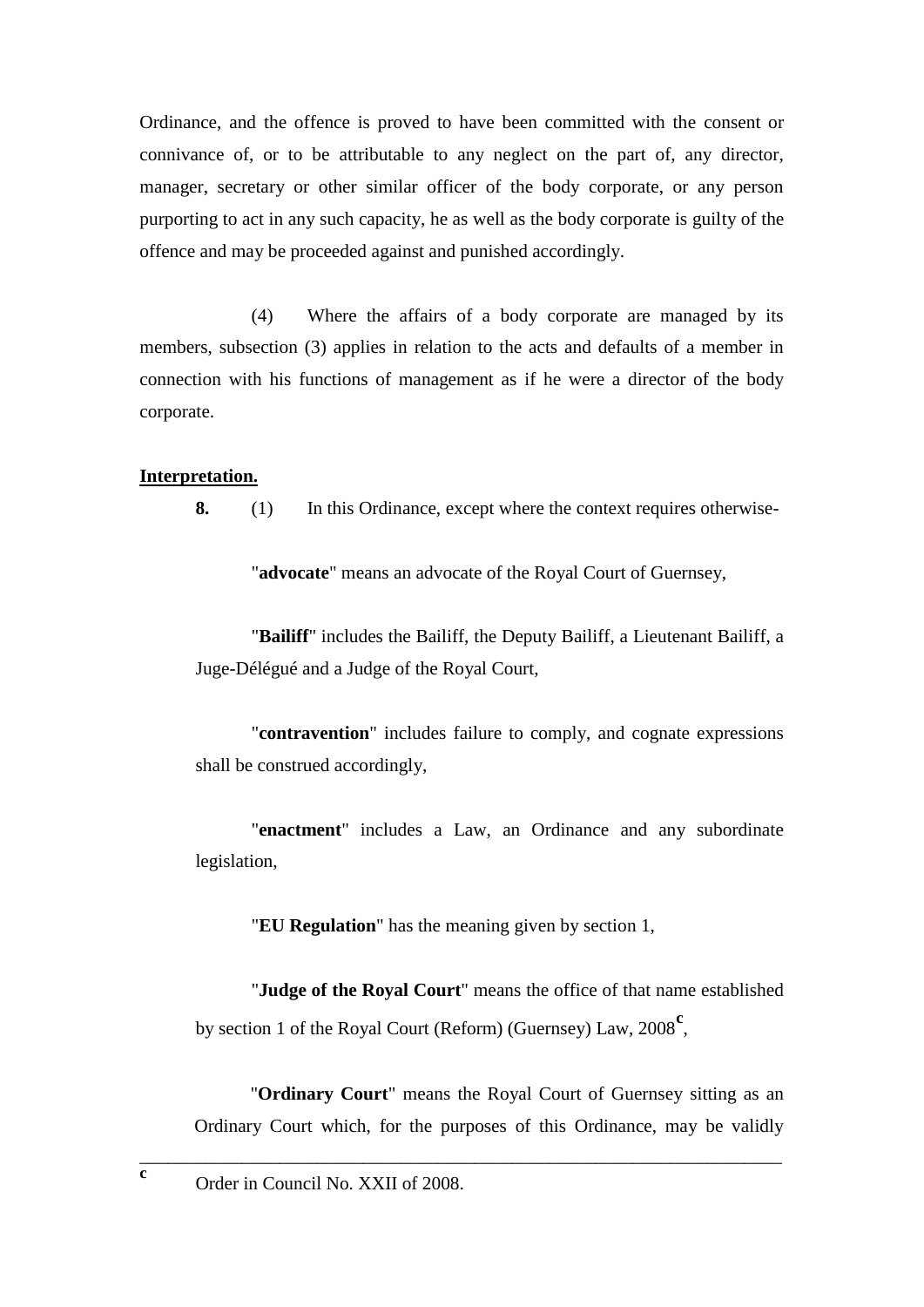constituted by the Bailiff sitting alone,

"**Policy Council**" means the States of Guernsey Policy Council,

"**subordinate legislation**" means any regulation, rule, order, notice, rule of court, resolution, scheme, warrant, byelaw or other instrument made under any enactment and having legislative effect, and

"**uniform scale of fines**" means the scale of fines from time to time in force under the Uniform Scale of Fines (Alderney) Law, 1989**<sup>d</sup>** ,

and other terms used in this Ordinance and the EU Regulation shall have the same meaning as in the EU Regulation.

(2) A reference in this Ordinance to an enactment or to the EU Regulation is a reference thereto as from time to time amended, repealed and reenacted (with or without modification), extended or applied.

# **Citation.**

**9.** This Ordinance may be cited as the Ukraine (Restrictive Measures) (Alderney) Ordinance, 2014.

# **Commencement.**

**10.** This Ordinance shall come into force on the 16<sup>th</sup> April, 2014.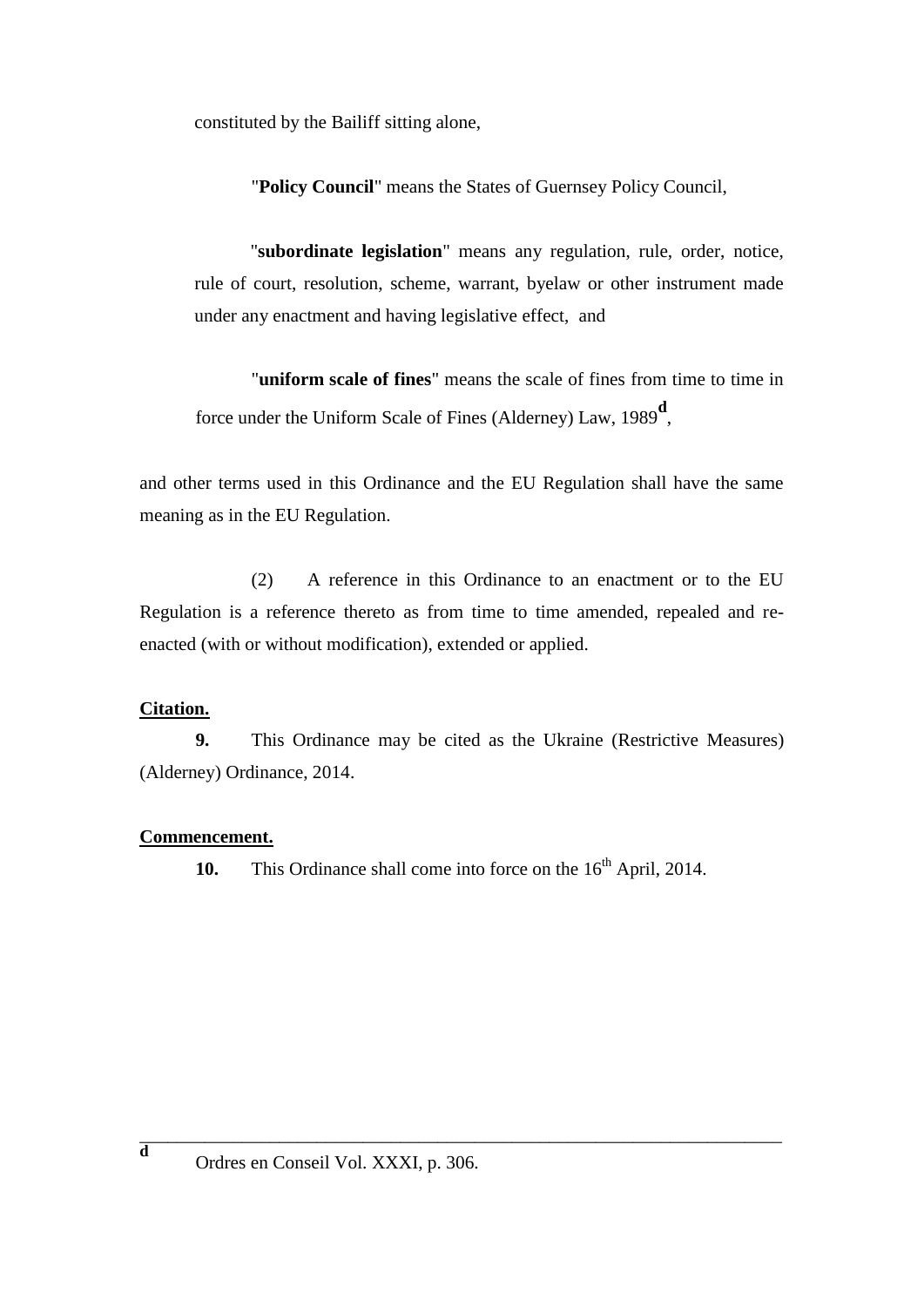#### SCHEDULE

Section 4

## INFORMATION

**1.** (1) The Policy Council (or any person authorised by it for that purpose either generally or in a particular case) may request any person in or resident in Alderney to furnish or produce to it (or, as the case may be, to that authorised person) such information and documents in his possession or control as the Policy Council (or, as the case may be, that authorised person) may require for the purpose of ensuring compliance with the EU Regulation; and a person to whom such a request is made shall comply with it within such time and in such manner as may be specified in the request.

(2) No obligation of secrecy or confidence or other restriction on the disclosure of information to which any person may be subject, whether arising by statute, contract or otherwise, is contravened by reason of the disclosure by that person or by any of his officers, servants or agents of any information or document in compliance with this Schedule.

(3) Nothing in this Schedule compels the production by an advocate or other legal adviser of a communication subject to legal professional privilege; but an advocate or other legal adviser may be required to give the name and address of any client.

(4) Where a person is convicted of an offence under this Schedule of failing to furnish any information or produce any document, the court may make an order requiring him, within such period as may be specified in the order, to furnish the information or produce the document.

(5) The power conferred by this paragraph to request any person to produce documents shall include power to take copies of or extracts from any document so produced and to request that person or, where that person is a body corporate, any other person who is a present or past officer of, or is employed by, the body corporate, to provide an explanation of any such document.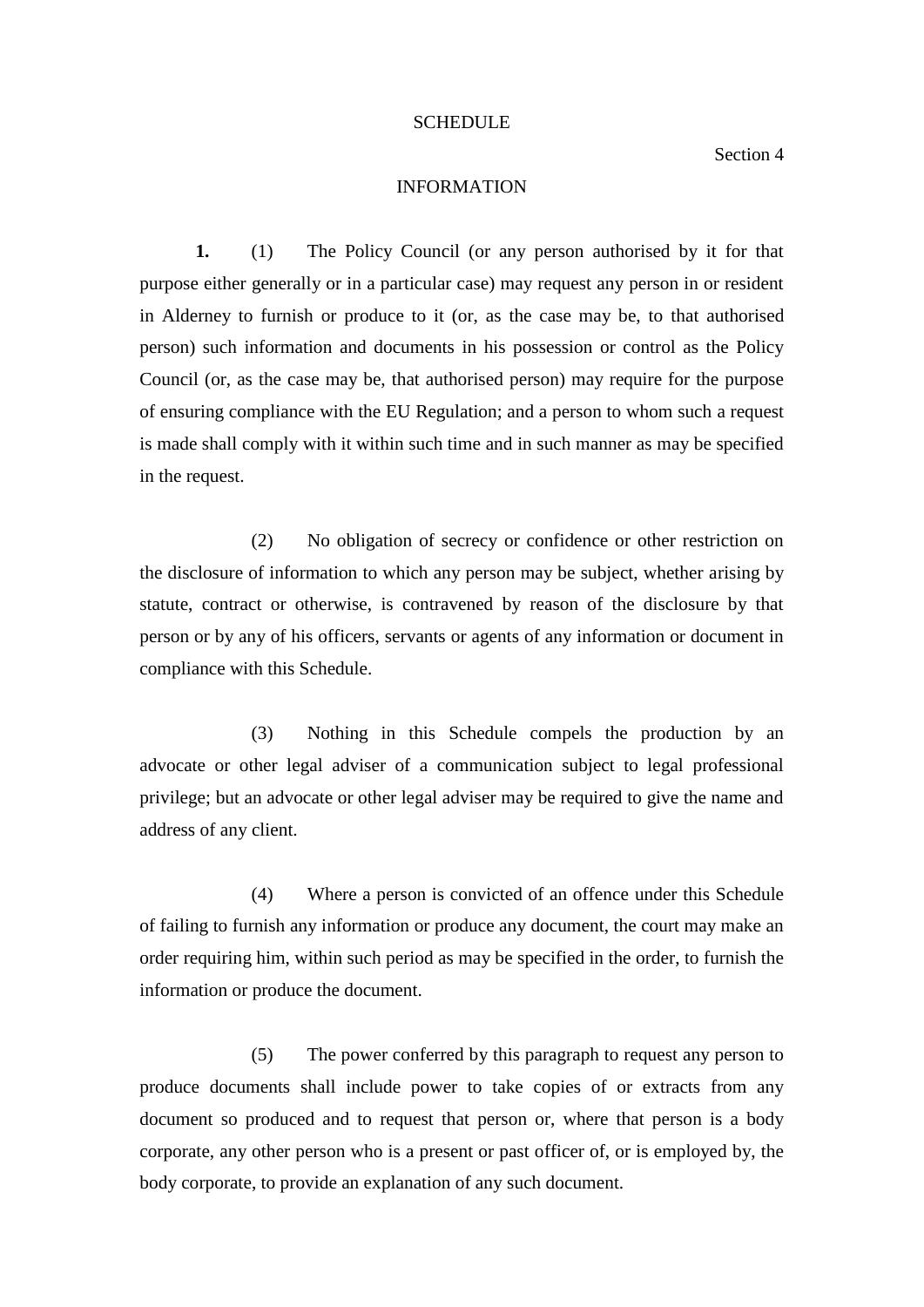## **2.** A person who -

- (a) without reasonable excuse, refuses or fails within the time and in the manner specified (or, if no time is specified, within a reasonable time) to comply with a request made under this Schedule,
- (b) intentionally furnishes any false information, document or explanation, or recklessly furnishes any information, document or explanation which is false, to any person exercising his powers under this Schedule, or
- (c) with intent to evade the provisions of this Schedule, destroys, mutilates, defaces, secretes or removes any document,

is guilty of an offence.

**3**. (1) No information furnished or document produced (including any copy or extract made of any document produced) by any person in pursuance of a request made under this Schedule shall be disclosed except -

- (a) with the consent of the person by whom the information was furnished or the document was produced: provided that a person who has obtained information or is in possession of a document only in his capacity as servant or agent of another person may not give consent for the purposes of this item but such consent may instead be given by any person who is entitled to that information or to possession of that document in his own right,
- (b) to any person who would have been empowered under this Schedule to request that it be furnished or produced